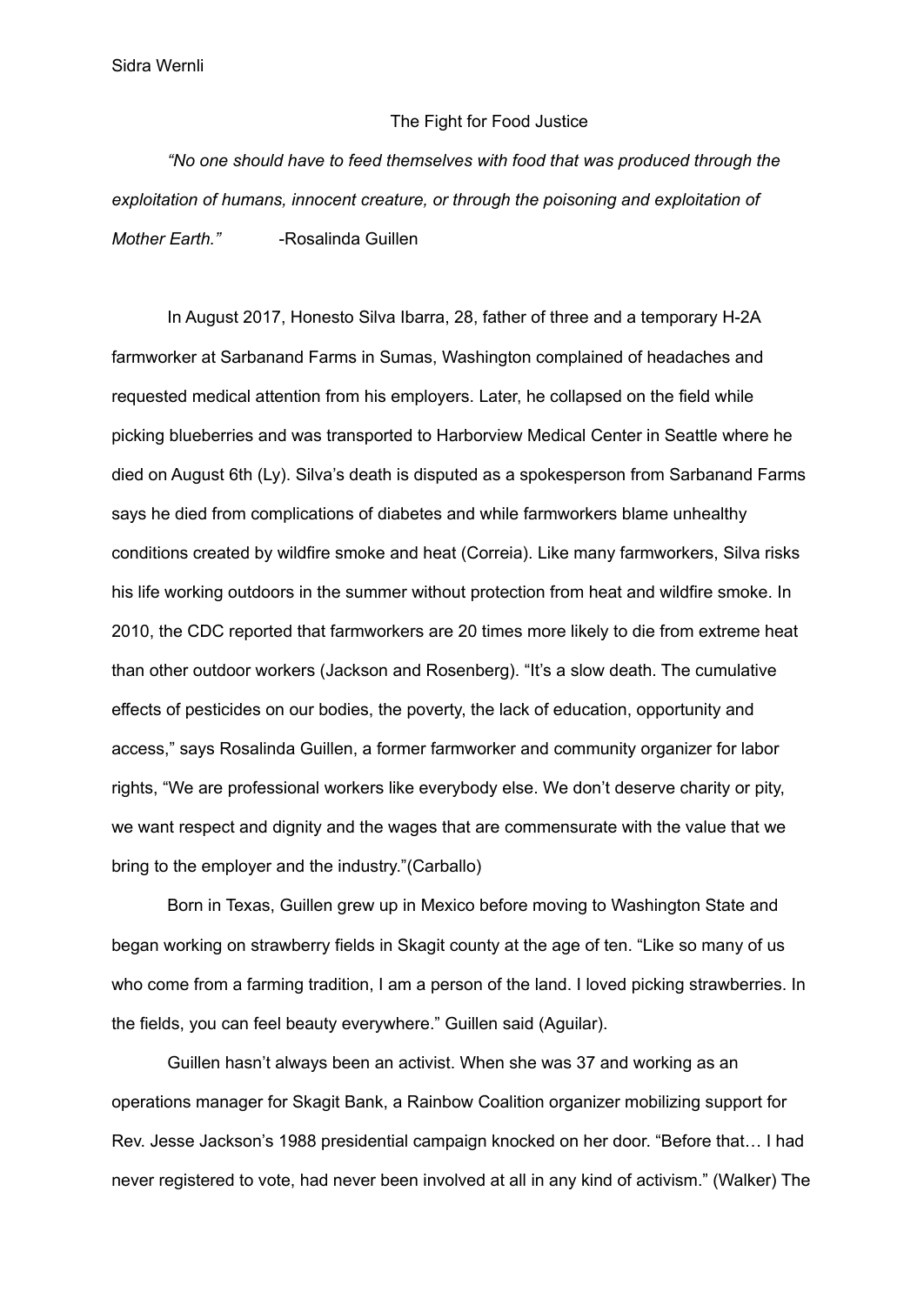Rainbow Coalition, founded after Rev. Jackson's 1984 presidential campaign, fought for equal rights for all Americans. Guillen was recruited as a precinct captain and was involved in electoral campaigns for Jesse Jackson. She became increasingly more involved and founded the Whatcom County Rainbow Coalition chapter. Through the Rainbow Coalition, Guillen learned about the United Farm Workers. "I had never heard of Cesar Chavez. I'd never heard of unions. They taught me about that." Guillen says (Walker). In 1993, Guillen started running her first campaign after the Rainbow Coalition was approached by farmworkers from Chateau Ste. Michelle, the largest winery in Washington state, for support of their 6-year boycott . "There was a group of farmworkers that had been enduring sexual assaults and poisonings with pesticides… I was a former farmworker so I was assigned by the Rainbow as a lead on the boycott." Guillen said, adding that she was inspired by the work of Cesar Chavez and the 1965 grape boycott he led (Mease). Kurt Peterson, a Yale fellow who had volunteered to advocate for farm workers in eastern Washington, and Guillen developed the campaign. Over the next 2 years, they gained support from others to boycott Chateau Ste Michelle wines. Marriott Food Services stopped selling the wine on Washington ferries (Haberstroh). The flight attendant union joined the boycott and stopped serving the wines on flights and the winery's dinner train was canceled after organizers planned to block it. The campaign even gained international support. In Europe, international union and longshoremen union workers refused to take the wine off ships. To disrupt the winery from the inside, Peterson and others bought shares of the company so they could attend shareholder meetings to make their voices heard. They would bring farmworkers with them to the otherwise calm meetings causing a scene.

Guillen devoted her weekends and evenings to the boycott. Finally, she quit her job at the bank. After 16 years of working there, she was only four years away from being eligible to retire and a stable financial future. Guillen sacrificed her stable job and retirement to help the farmworker community. Guillen's family was shocked. She and her siblings had struggled to leave farmwork and had all found success. "My sister Angelica is the chair of the English department at Skagit Valley College, one of my brothers is a stock broker, another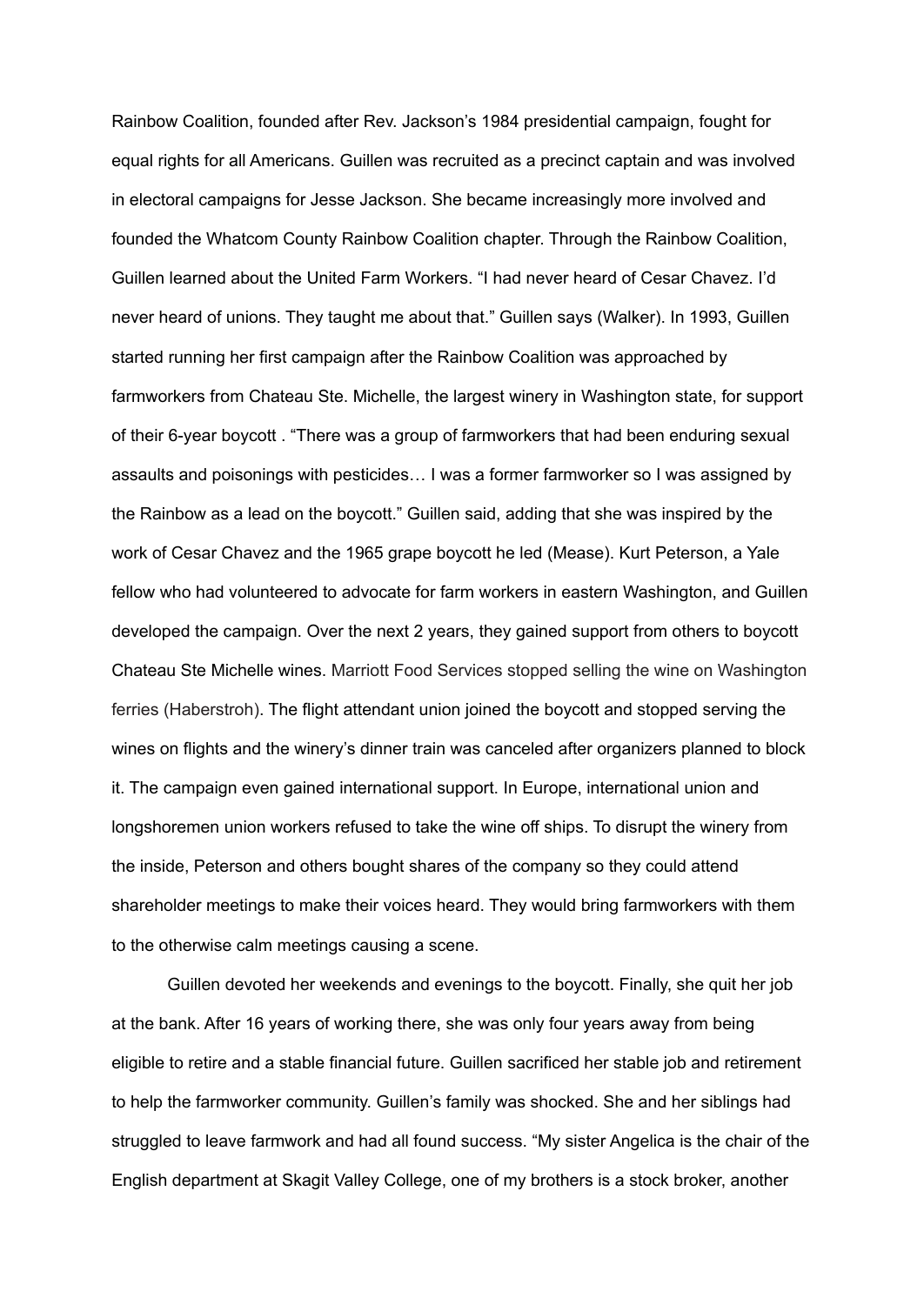one of my brothers owns a cleaning supply store and is a very successful artist, another one owns his own graphics shop and is also a good artist, I have a sister who is a phlebotomist at a medical clinic and runs that whole department, I have a sister who is a police woman. We've done well for ourselves," Guillen says. Despite their response, Guillen had made her decision. " I didn't see any other choice because we had reached a peak with the campaign." Guillen made a second sacrifice by visiting her family less to spend more time on the boycott even when her father, Jesús Guillén, died of cancer. "I saw him maybe twice before he died… It was extremely difficult." She said, but was committed to the campaign, "I couldn't leave the campaign, it was the most critical time." (Walker).

Guillen's courage proved to be valuable. On December 5th, 1995, the campaign secured the first farm-labor union contract ever in the state of Washington. "The contract between Ste. Michelle and the farm workers call[ed] for all vineyard workers to be union members and provide[d] the workers pension and dental plans for the first time, as well as a medical plan and vacations of up to five weeks. In addition, the contract provide[d] for 5.5 percent pay raises for permanent employees in 1996, and 6.5 percent raises for seasonal workers." Under the contract, two paid holidays were added: March 31st, Cesar Chavez's birthday and Good Friday for the majority Catholic workforce.(Bailey)

After the campaign ended, Guillen continued her activism and in 2003, she founded the women and BIPOC-led nonprofit organization, Community to Community Development (C2C), based in Bellingham. C2C connects farmworker communities to bring justice to the US food system. The organization helps new US citizen immigrants register to vote and teaches them how to participate in democracy so their voices can be heard. They supported four local farmworkers in setting up a farm co-op in Whatcom County, Cooperativa Tierra y Libertad (Land and Liberty Cooperative), in 2013. As a co-op, the farmworkers make all the farm operations and management decisions, such as choices on working conditions, earning a livable wage, taking breaks as needed to prevent overworking, reducing their exposure to pesticides, and much more (Paley). This farm represents C2C's goal of food sovereignty which is defined as "the right of peoples to healthy and culturally appropriate food produced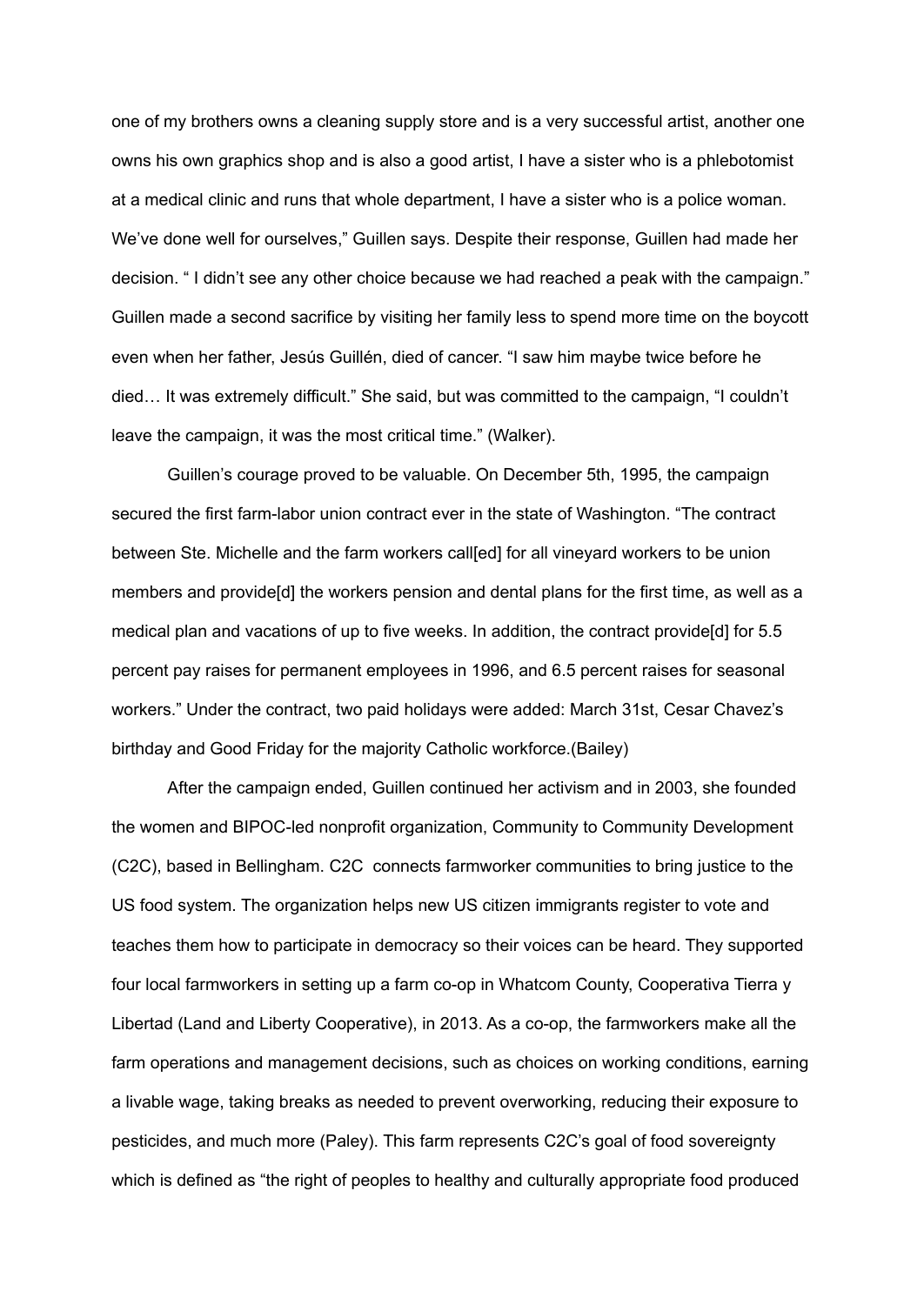through ecologically sound and sustainable methods, and their right to define their own food and agriculture systems." (*C2C*)

After the death of Honesto Silva Ibarra, C2C was called to support workers who had been fired for complaining about the working conditions that had killed their fellow worker. Guillen and her team showed up as soon as possible to help. Without jobs, the men had lost their visa status. C2C immediately set up a camp and brought in the support of the community. Doctors and nurses checked the health stats of the workers. People donated money, food, tents, and sleeping bags. C2C educated the community on by holding forums for farmworkers to talk about their experience and organized protests at state agencies (Bauer). While the Washington State Department of Labor and Industries ruled that Sarbanand Farms is not responsible for the death of Silva, every year since then, C2C has held a march to honor him and other farmworkers who have passed away after working in unsafe conditions on the field. (*C2C*)

Now in her 70s, Guillen is still devoted to the advocacy she started over 30 years ago. In those years, she has helped many of the underrepresented people who provide the valuable labor that brings us the fresh food in our grocery stores. This job doesn't pay a lot but Guillen has shown that she will fight for what she believes. Kerstin Lindgren, a strategic organizing researcher at Service Employees International Union, says, she is struck by Guillen's "sense of justice and her confident determination that we could have an organization that modeled what we wanted our agriculture system to look like—that is, an organization where farmers, farmworkers, businesses, retailers, and other stakeholders all came together equally, through both formal and informal channels." Guillen has strong goals for the future of our food to be healthy for all the people involved from those who plant it to those who eat it. "The ultimate goal is that people be able to eat goodness, your plate of food in front of you is a reflection of what's going on in your community." Guillen says (Bauer). When the food in front of you is sourced from sustainable farming where farmworkers are treated with the care they deserve, you know you are eating good food. And, you can be sure that Rosalinda Guillen helped to make that happen.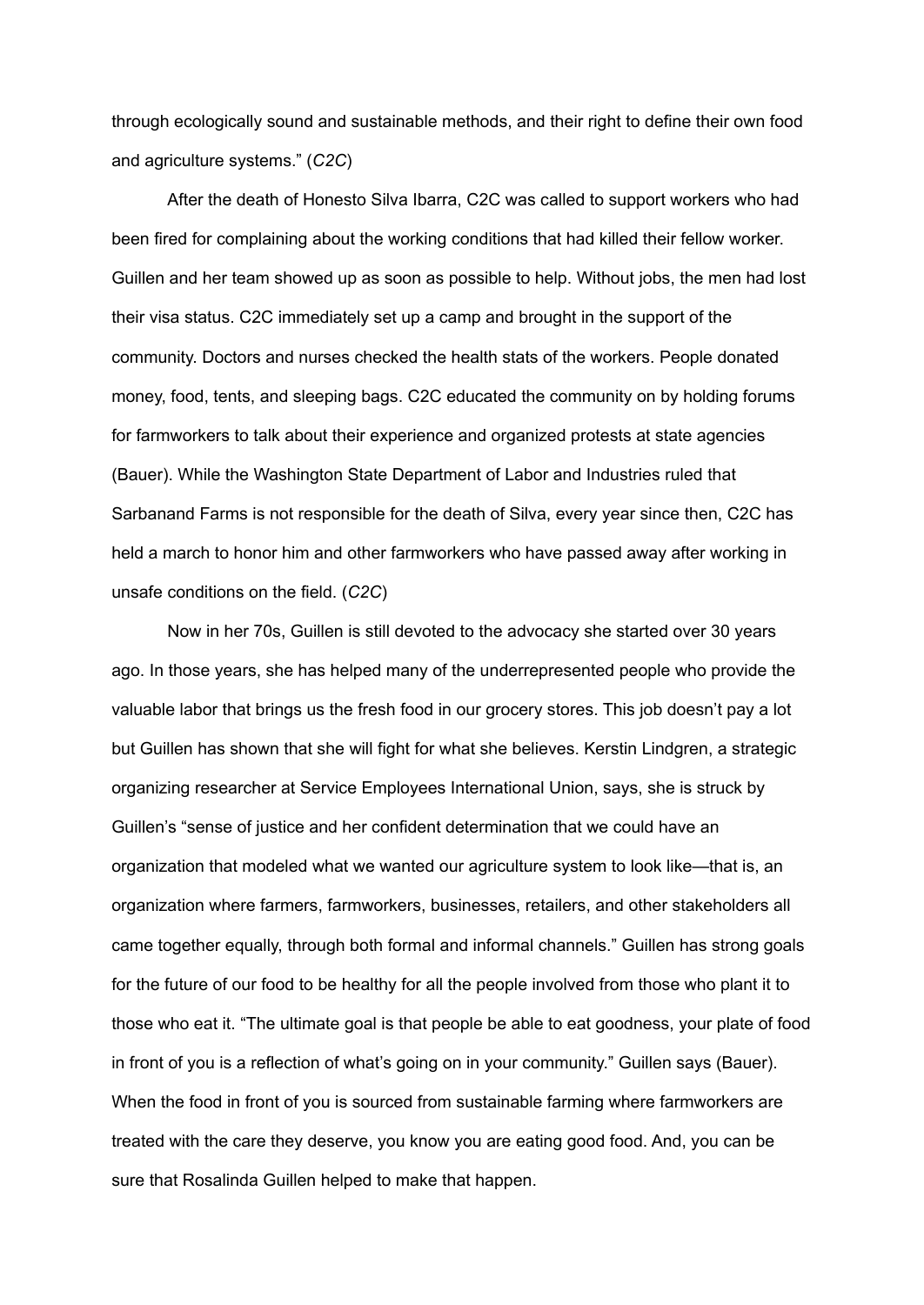## Works Cited

Aguilar, Alejandra. "Rosalinda Guillen – Badass Womxn in the Pacific Northwest." *UW Pressbook*,

https://uw.pressbooks.pub/badasswomxninthepnw/chapter/rosalinda-guillen/.

Bailey, Gil. "WORKERS CHEER WINERY CONTRACT." Seattle Post-Intelligencer, Final ed., sec. News, 1 Nov. 1995, p. B1. NewsBank: Access World News – Historical and Current,

infoweb.newsbank.com/apps/news/document-view?p=WORLDNEWS&docref=news/ 0EB04ABF4D1F0378.

Bauer, Kathleen. "Rosalinda Guillen Is a Force for Farmworker Justice." *Civil Eats*, 1 July 2019,

https://civileats.com/2019/07/01/rosalinda-guillen-is-a-force-for-farmworker-justice/.

*C2C*, https://www.foodjustice.org/.

Carballo, Jack. "Voices of Justice." *Medium*, Klipsun Magazine, 11 June 2018, https://klipsunmagazine.com/voices-of-justice-282848fd2678.

Correia, Cory. "B.C. Wildfire Smoke Partly to Blame for Washington State Farm Worker's Death, Say Advocates | CBC News." *CBC News*, 10 Aug. 2017, https://www.cbc.ca/news/canada/british-columbia/farm-worker-temporary-death-wash ington-smoke-wildfires-bc-1.4241348.

Haberstroh, Joe. "WINE FIGHT MOVES TO FERRIES MARRIOTT JOINS BOYCOTT OF CHATEAU STE. MICHELLE." THE SEATTLE TIMES, FINAL ed., sec. BUSINESS, 7 Oct. 1993, p. D1. NewsBank: Access World News – Historical and Current, infoweb.newsbank.com/apps/news/document-view?p=WORLDNEWS&docref=news/ 0EB536B874F4A0E1